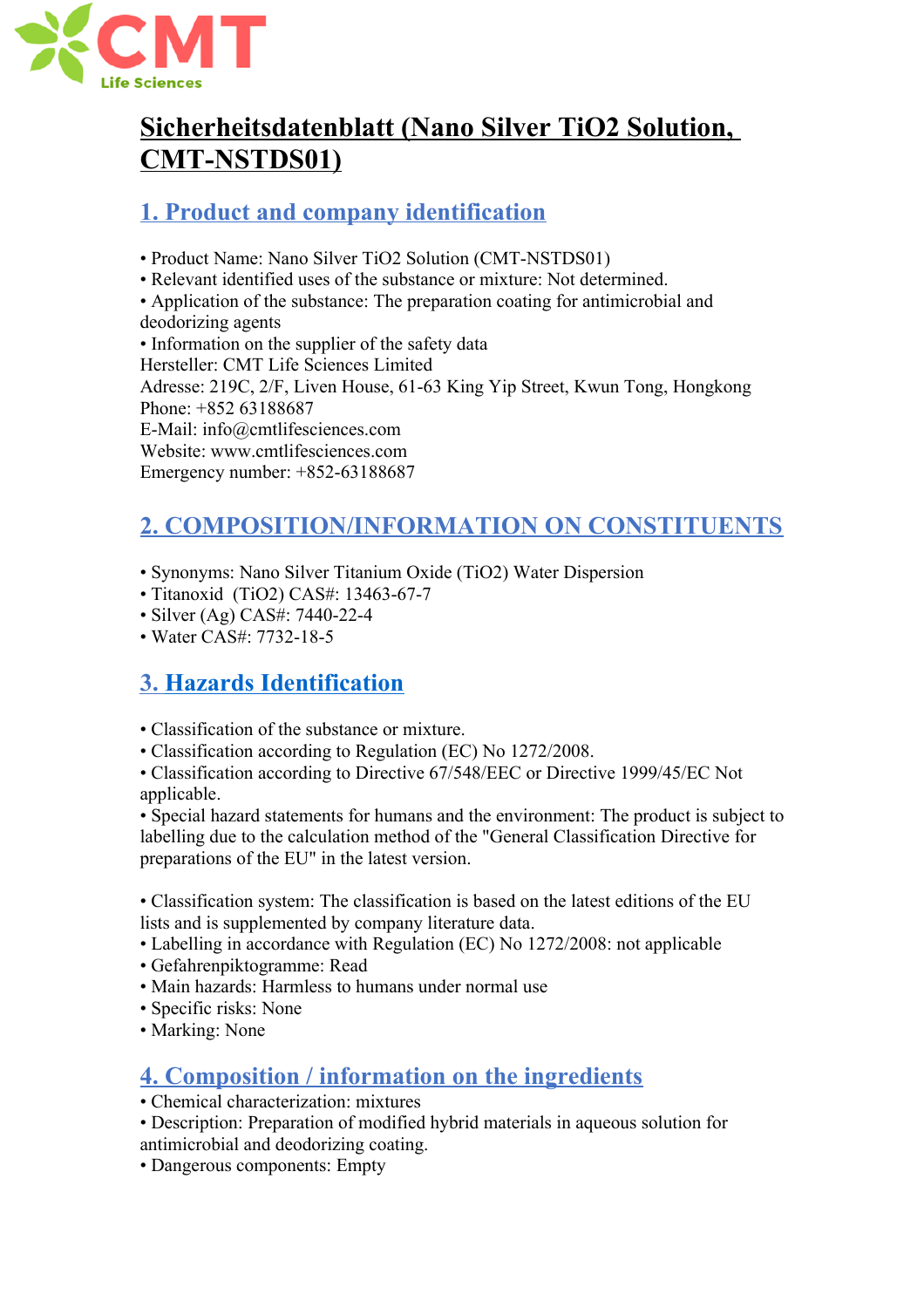• Additional information: The wording of the hazard statements given can be found in Section 16.

#### **5. First aid measures**

- General information: No special measures required.
- Emergency and first aid procedures:

o After skin contact: Rinse immediately with water.

o After eye contact: With the eye open, rinse under running water for several minutes. If symptoms persist, consult a doctor immediately.

o After inhalation: fresh air supply; in case of complaints, consult a doctor.

o After swallowing: rinse your mouth and drink plenty of water. Do not induce vomiting, immediately call for medical help.

o A person who vomits when lying on his back should be turned to his side. When vomiting, move the head to the low position (increased risk of aspiration).

• Information for the doctor:

o Main acute and delayed symptoms and effects: No further relevant information available.

o Indications of immediate medical assistance or special treatment: No further relevant information available.

#### **6. Fire-fighting measures**

- Suitable extinguishing agents: water
- Special exposure hazards: None
- Special deletion procedure: None
- Special protective equipment: No special measures required.

#### **7. Measures in the event of accidental release**

• Personal protection: Wear waterproof disposable gloves.

• Environmental protection: Do not allow the product to enter the sewerage system or groundwater.

• Do not allow to penetrate into soil and soil.

• Methods and material for retention and cleaning: Absorb with liquid-binding material (sand, diatomaceous earth, acid binder sawdust).

#### **8. Handling and storage**

- Precautions during handling: No special measures required.
- Notes on fire and explosion protection: The product is non-flammable.

• Storage precautions/conditions: Store in a cool place. The suitable storage temperature is 15~25 C.

• Information on storage in a common warehouse. Only the same material class should be stored together. Joint storage with the following materials is prohibited: o Medicinal products, food and feed, including additives. Infectious, radioactive and explosive substances.

#### **9. Exposure limitation and personal protection**

• Arrangement of the workplace: Condition ventilate to control the steam concentration.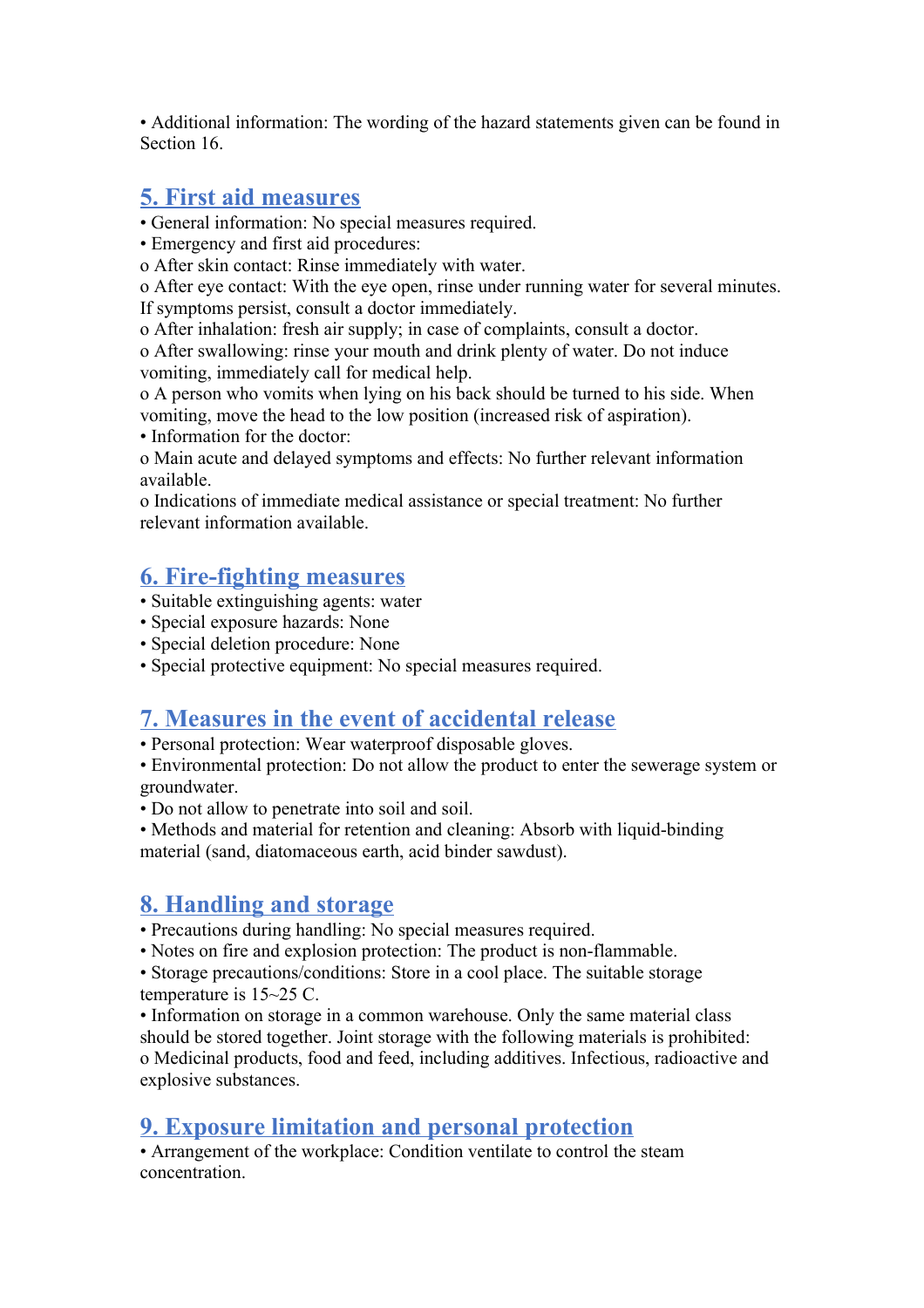• Personal protective equipment: Wear waterproof gloves and goggles to protect your eyes.

#### **10. Physical and chemical properties**

- Appearance Transparent with slightly milky liquid solution
- Color light milky
- Odour Without or solvent-based
- PH value  $5.5 6.5$
- Change of state

Melting point Undetermined

Boiling point  $> 100 C$ 

- Ignition temperature Not determined
- Flash point Not applicable
- Flammability (solid, gaseous) Not applicable
- Decomposition temperature Not determined
- Spontaneous combustion product is not self-igniting
- Explosion hazard Product does not pose an explosion hazard
- Explosionsgrenzen

Low Not Determined

Upper Not determined

- Vapour pressure Not determined
- Density at 200  $\degree$ C 1.01 g/cm3
- Relative density Not determined
- Vapour density Not determined
- Evaporation rate Not determined
- Solubility in water Soluble
- Segregation coefficient Not determined
- Viscosity dynamic at 200 C 1,005 mPas

#### **11. Stability and reactivity**

- Thermal decomposition: No decomposition when used as intended.
- Possibility of dangerous reactions: No dangerous reactions known.
- Conditions to avoid: No other relevant information available.
- Incompatible materials: No other relevant information available.

•Dangerous decomposition products:

Could be released in case of fire

Carbon monoxide and carbon dioxide

### **12. Toxicological information**

- Acute toxicity: Basic all ingredients are safe.
- Main hazards: Harmless to humans under normal use.
- Skin irritation: No irritant effect.
- Specific risks: None.

#### **13. Ecological information**

- Aquatic toxicity: No other relevant information available.
- Persistence and degradability: No other relevant information available.
- Bioaccumulation potential: No other relevant information available.